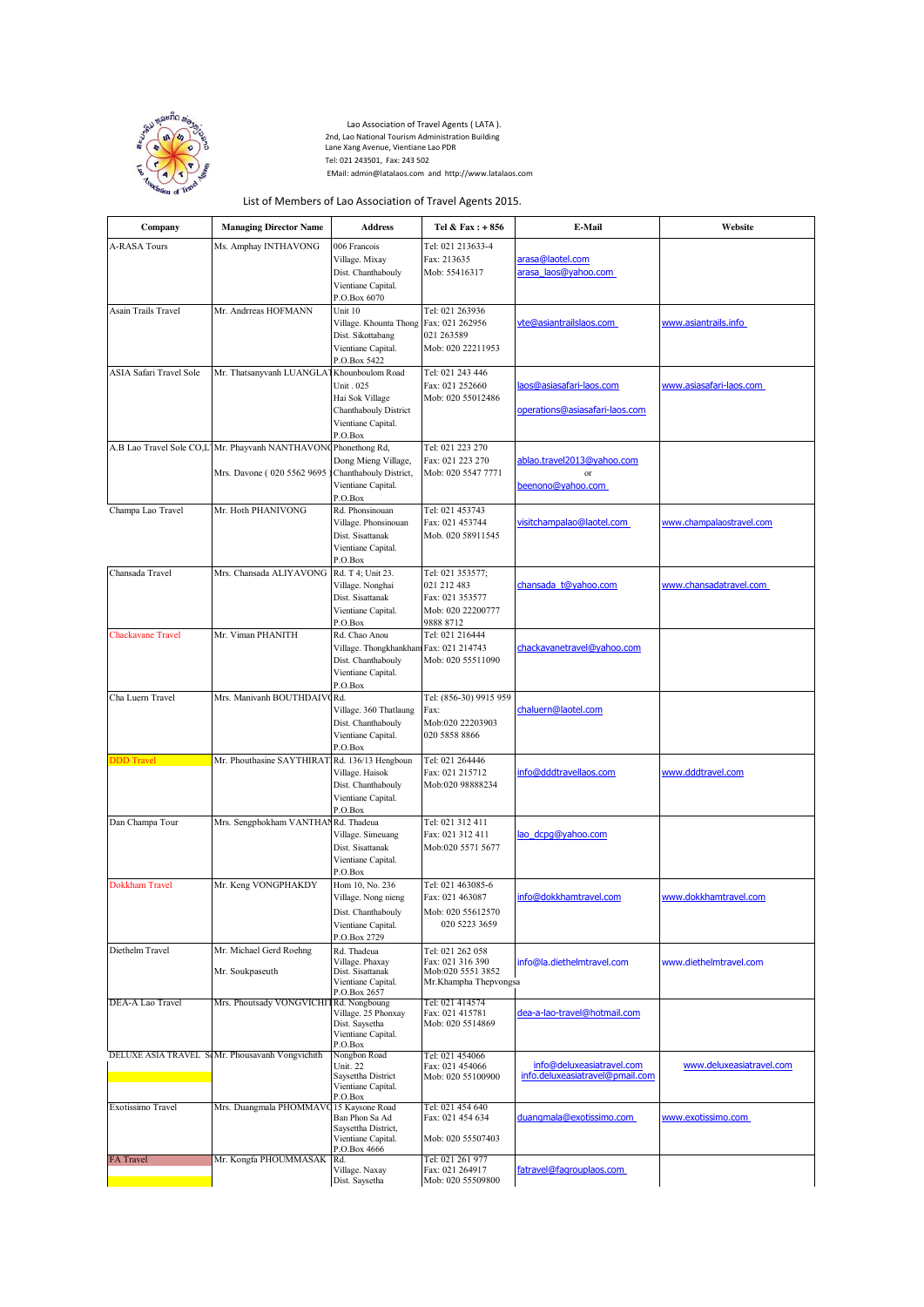|                                 |                                                                         | Vientiane Capital.<br>P.O.Box                                                                                                                                          |                                                                                        | thongkham1@hotmail.com                                                                       |                                                               |
|---------------------------------|-------------------------------------------------------------------------|------------------------------------------------------------------------------------------------------------------------------------------------------------------------|----------------------------------------------------------------------------------------|----------------------------------------------------------------------------------------------|---------------------------------------------------------------|
| Green Adventure Travel          | Mrs. Rouchira DARASAVATHRd. Hangboun                                    | Village. Haysok<br>Dist. Chanthabouly<br>Vientiane Capital.<br>P.O.Box 9811                                                                                            | Tel: 021 218373<br>or 021 264680<br>Fax: 021 264679<br>Mob: 020 22223022               | info@greendiscoverylaos.com                                                                  | www.greendiscoverylaos.com                                    |
| Happy Smile Tour                | Mr. Bouavone KHOPHILAVO No. 45/07, Unit 10                              | Village. Haysok<br>Dist. Chanthabouly<br>Vientiane Capital.<br>P.O.Box                                                                                                 | Tel: 021 244440<br>Fax: 021 244441<br>Mob: 020 55072118<br>or 77555399                 | laos@happysmiletour.com<br>yoyaku@happysmiletour.com                                         | www.happylaos.com                                             |
| Inter Lao Travel                | Mrs. Sengmany VIYAKETH                                                  | Khounboulom Rd, Buildi Tel: 021 214 669<br>Thongkhankham Village Fax: 021 263 642<br>Talat 450 years, Dist. Ch Mob: 020 55512190<br>Vientiane Capital.<br>P.O.Box 2912 |                                                                                        | info@interlao.com<br>khamphao@interlao.com                                                   | www.interlao.com                                              |
| <b>ICS</b> Lao Travel           | Mr. Khamchao KEOVONGSA                                                  | Rd. Khouvieng<br>Village. 184/12 Beungkh<br>Dist. Sisattanak<br>Vientiane Capital.<br>P.O.Box 9676                                                                     | Tel: 021 485024-5<br>Fax: 021 485026<br>Mob:020 55521048                               | khamchao@is-laos.com<br>info@is-laos.com                                                     | www.icstravelgroup.com                                        |
| <b>Indochina Partner Travel</b> | Mr. Somphanh XAIYARATH                                                  | Village: Sikhai Thong<br>Soi 6, Unit 19,<br>Sikhottabong District<br>Vientiane Capital.<br>P.O.Box                                                                     | Tel: 021 520 440<br>Fax: 021 520 440<br>Mob: 020 9132 1489                             | somphanh@indochinapartnertravel.com                                                          | vte@indochinapartnertravel.com www.indochinapartnertravel.com |
| Jumping Lao Tour                | Mr. Vannada PHOMMASTHI                                                  | Rd. SamSenthai<br>63. 1st floor Lao Plaza<br>Dist. Chanthabouly<br>Vientiane Capital.<br>P.O.Box 6708                                                                  | Tel: 021 240 730<br>Fax: 021 240 684<br>Mob: 020 5551 5992<br>020 5541 3655 toun       | imp-vte@jumping-lao.com<br>phouthone@jumping-lao.com<br>jumping.lao@gmail.com                | www.jumping-lao.com                                           |
| KhiRi Travel                    | Mrs. Lilaphone PHOUNMISA                                                | 1/040 Rd.Phonsinouan<br>Village.Dongpalane Thoi 021 254864<br>Dist. Sisattanak<br>Vientiane Capital.<br>P.O.Box 3619                                                   | Tel: 021 453 840<br>Fax: 021 254847<br>Mob: 020 55617414                               | administration.vte@khirilaos.com<br>phou@khiri.com                                           | www.khirilaos.com                                             |
| Khaen Lao Travel                | Mr. Sompong DEVIENGXAY                                                  | 44/2 Rd. Phonthong<br>Village. Phonthongsavatl<br>Dist. Chanthabouly<br>Vientiane Capital.<br>P.O.Box 10198                                                            | Tel: 021 261859<br>or 261865<br>Fax: 021 262459<br>Mob: 020 5551 6943                  | khaenlao@laotel.com                                                                          |                                                               |
| Khong Island Travel             | Mr. BounNheuang NOUANES                                                 | No.143, Unit 11<br>Village. Sibounheuang<br>Dist. Chanthabouly<br>Vientiane Capital.<br>P.O.Box 6817                                                                   | Tel: 021 261870<br>Fax: 021 261869<br>Mob: 020 55515993                                | kit@khongislandtravel.com<br>xbtrvlmk@laotel.com<br>xbtrvlmk@hotmail.com                     | www.khongislandtravel.com                                     |
| LaneXang Travel                 | Mrs. Phoutsady KEOSAYYA0                                                | 043/6 Rd. Hengboun<br>Village. Haysok<br>Dist.Chanthabouly<br>Vientiane Capital.<br>P.O.Box 4452                                                                       | Tel: 021 213198<br>or 215804<br>Fax: 021 214509<br>Mob.020 5555 5496                   | marketing@lanexangtravellaos.com                                                             | www.lanexangtravellaos.com                                    |
|                                 | Lao natiural & Culture Tou Mr. Saleum KHAMPHENGVO                       | 037/19<br>Village. Hatsady<br>Dist. Chanthabouly<br>Vientiane Capital.<br>P.O.Box 7117                                                                                 | Tel: 021 260651<br>Fax: 021 260652<br>Mob: 020 5551 6171                               | Inctour@etllao.com<br>info.Inc@etllao.com<br>saleum.Inc@etllao.com                           | www.lnctour.com                                               |
| Lao Top Travel                  | Mr. Vilay PHIAHOUAPHANE                                                 | 27 Village: Phontong-Ch<br>470 Unit.<br>Dist. Chanthabouly<br>Vientiane Capital.<br>P.O.Box 6627                                                                       | Tel: 021 563058,<br>or 563057<br>Fax: 021 563058,<br>Mob: 020 55507950                 | vilay@laotoptravel.com,<br>info@laotoptravel.com,<br>vilay p@yahoo.com<br>vilayp@laotel.com; | www.laotoptravel.com                                          |
| Lao Travel Service.             | Ms. Savanhdaly Sihavong                                                 | Rd<br>Ban phonpapao,<br>sisattanak district<br>Vientiane Capital.<br>P.O.Box 5219; 2553                                                                                | Tel: 021 417 169<br>Fax: 021 417 169<br>Mob: 020 5531 8340                             | laotravl@laotel.com                                                                          | www.laotravelservice.laopdr.com                               |
| Lao Nisshin Travel              | Mrs. Benchamat PHONXIENG 234, Rd. Nongbone<br>Mr. Veunxay 020 5561 4808 | Village. Phonexay<br>Dist. Saysetha<br>Vientiane Capital.<br>P.O.Box 4284                                                                                              | Tel: 021 450154<br>Fax: 021 415323<br>Mob: 020 55515089                                | nisshin@laotel.com<br>srithasone@hotmail.com<br>veunxaymalavong@yahoo.com                    |                                                               |
| <b>Lotus Lao Travel</b>         | Mr. Bouakhao PHOMSOUVA                                                  | Rd. Luangprabang<br>Village. 169 Sitha Neua<br>Dist. Sikottabang<br>Vientiane Capital.<br>P.O.Box                                                                      | Tel: 021 216518<br>Fax: 021 216518<br>or 219570<br>Mob: 020 55513614                   | bouakhao@lotuslaotravel.com                                                                  |                                                               |
| Lilawady Travel                 | Mrs. Kesone SAYASANE                                                    | Rd. SamSenthai<br>Village. Kao yord<br>Dist. Sisattanak<br>Vientiane Capital.<br>P.O.Box 083                                                                           | Tel: 021 353587<br>Fax: 021 353587<br>Mob: 020 99963363                                | lilawadytravel@gmail.com<br>ksayasane@gmail.com                                              | www.Lilawadytravel.com                                        |
| Leuxay Travel                   | Mrs. Soutsady LEUXAY                                                    | Rd. 189/19 Hongkha<br>Village. Hongkha<br>Dist. Chanthabouly<br>Vientiane Capital.<br>P.O.Box 7873                                                                     | Tel: 021 265111-6<br>Fax: 021 265115<br>Mob:020 55511156<br>7772 3513 Mae Bouny<br>ong | vongxayt@gmail.com<br>info@leuxaytravel.com<br>reception.hotel@leuxaygroup.com               | www.leuxaygroup.com                                           |
| Lao Smile Travel                | Mr. Petthavong DOLASIN                                                  | Rd.<br>Village. 201 Nongpanai<br>Dist. Sisattanak<br>Vientiane Capital.<br>P.O.Box 2797                                                                                | Tel: 021 243659<br>or 812062<br>Fax: 021 212344<br>Mob:020 55509966<br>020 55514847    | info@laosmiletravel.com<br>nongnalinthone@gmail.com<br>kkphet@yahoo.com                      |                                                               |
| Lao Boutique Travel             | Mr. Norakoun TANSERI                                                    | Sethathilath Rd,<br>Kao yod Vilage<br>sisathanak District<br>Vientiane Capital.                                                                                        | Tel: 021 263 841<br>Fax: 021 263 842<br>Mob: 020 55526720                              | laoboutiquetravel@hotmail.com                                                                | www.laoboutiquetravel.com                                     |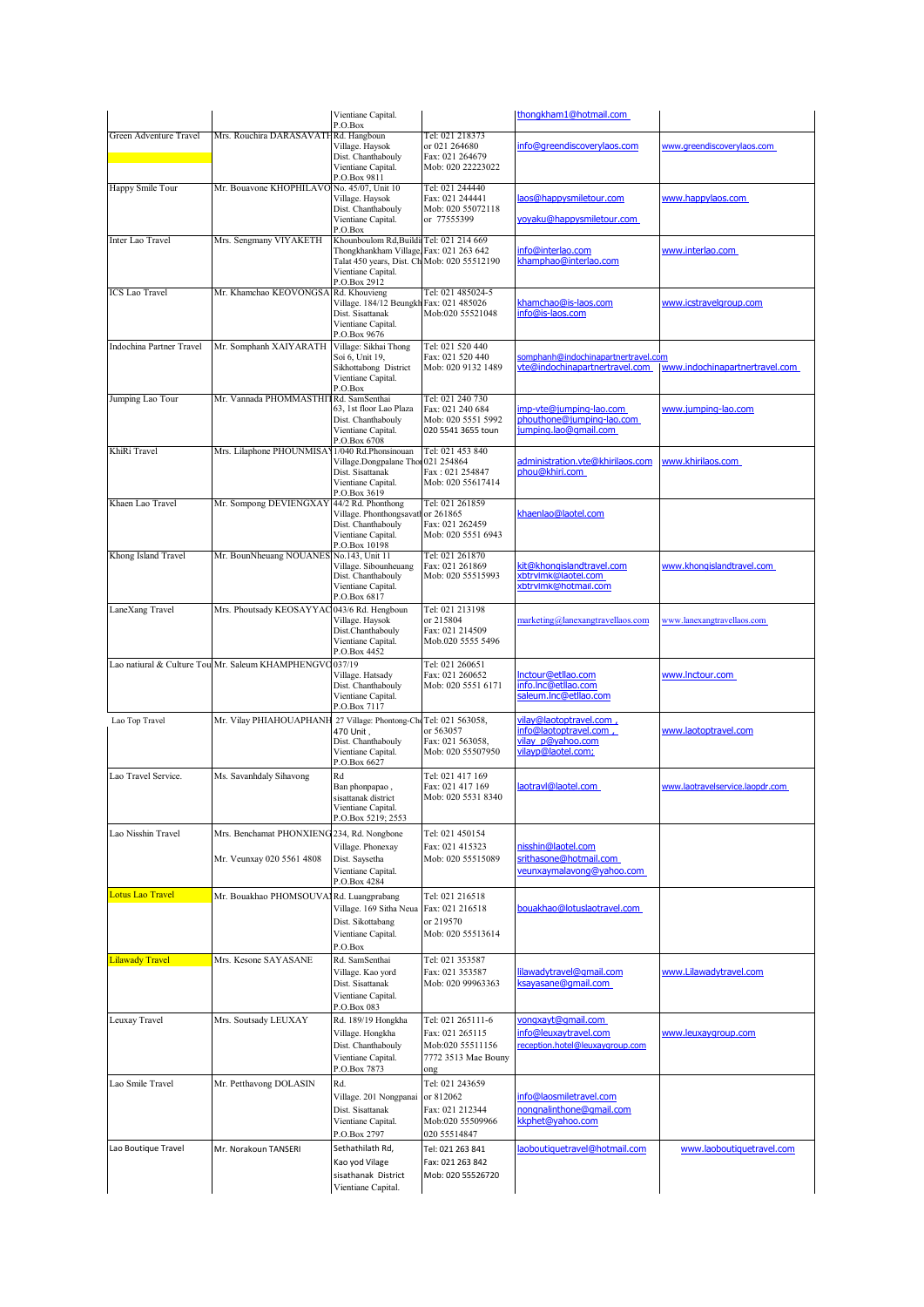|                       |                                                                                                  | P.O.BOX 3312                                                                                                          |                                                                                                  |                                                          |                                             |
|-----------------------|--------------------------------------------------------------------------------------------------|-----------------------------------------------------------------------------------------------------------------------|--------------------------------------------------------------------------------------------------|----------------------------------------------------------|---------------------------------------------|
| Lao Mood Travel       | Mr. Vanhpakai SAYTHONG                                                                           | Rd.<br>Village. Anou<br>Dist. Chanthabouly<br>Vientiane Capital.<br>P.O.Box 814                                       | Tel: 021 254366<br>Fax: 021 241039<br>Mob:020 55529262                                           | kai@laosmood.com                                         | www.laosmood.com                            |
| Lao Vieng Travel      | Mr. Khamphenh KHAMPHOS                                                                           | Khuvieng Rd,<br>Simeung Village,<br>Sisattanak district<br>Vientiane Capital.<br>P.O.Box: 8757                        | Tel: 021 222 370<br>Fax: 021 243 677<br>Mob: 020 2223 7889<br>020 2245 9665                      | laoviengtravel@hotmail.com                               | www.laoviengtravel.com                      |
|                       | Miramar Service Co., LTD Mr. Chalermpol PETAKBOW                                                 | Souphanouvong Road<br>Khounta Thong Village<br>Sikhottabang District<br>Vientiane Capital.<br>P.O.Box                 | Tel: 021 520520<br>Fax: 021 261920<br>Mob: 020 98218267<br>020 5561 6011 Mr. Keo                 | myvongmany@hotmail.com<br>Phonemala 06@hotmail.com       | www.wonderfulpackage.com                    |
| Mekong Lao Travel     | Mr. Khamtanh KEUNGPAN N                                                                          | 141 Rd. Sam Sene Thai<br>Village.<br>Dist. Chanthabouly<br>Vientiane Capital.<br>P.O.Box 2754                         | Tel: 021 243693<br>or 215740<br>Fax: 021 243694<br>or 262515<br>Mob: 020 55504345                | mktour@laotel.com<br>mekongto@etllao.com                 | www.mekonglaotravel.com                     |
| M.P Travel            | Mrs. Manichanh PHANVATHV                                                                         | Rd. Sibounhuang<br>Village. Phonphanao<br>Dist. Saysetha<br>Vientiane Capital.<br>P.O.Box                             | Tel: 021 265106-7<br>Fax: 021 265109<br>Mob: 020 5689263<br>or 55526637                          | mp_tour@hotmail.com                                      | www.mptlao.com                              |
| Meet Tours            | Mr. Georges CHAOPHRASY                                                                           | Rd. Nongbone<br>Village. 303 Sisangvone<br>Dist. Saysetha<br>Vientiane Capital.<br>P.O.Box                            | Tel: 021 412314<br>Fax: 021 412314<br>Mob:020 56662833<br>020 55514827<br>Mrs. Khamseng          | info@meettours.com                                       | www.meettours.com                           |
| Nature Travel         | Mrs. Phitsamay THEPHAVON                                                                         | 034, Rd. Luangprabang<br>Village. Akath<br>Dist. Sikottabang<br>Vientiane Capital.<br>P.O.Box                         | Tel: 021 262851<br>Fax: 256003<br>Mob: 020 5599 9522                                             | pmay laos@hotmail.com                                    |                                             |
| NamXan River Tour     | Mr. Souriya THEPPHANOUR<br>Mrs. Vanhnapha                                                        | Rd.<br>Village. Thatloungneua<br>Dist. Chanthabouly<br>Vientiane Capital.<br>P.O.Box                                  | Tel: 021 264658<br>or 265169 - 70<br>Fax: 021 264657<br>Mob: 020 22200004<br>020 5484 4144 (Kai) | info@namxanrivertours.com                                | www.nxt-tour.com<br>www.namxanrivertour.com |
| Nakarath Travel       | Ms. Saysamone SRITHIRATH No.157, Unith 16                                                        | Saphung Mo Village<br>Xaisettha District<br>Vientiane Capital.<br>P.O.Box 5879                                        | Tel: 021 263645<br>Fax: 021 416957<br>Mob: 020 7721429<br>020 55529187                           | info@nakarath.com                                        | www.nakarathtravel.com                      |
|                       | Phoenix Voyage Lao Trave Mr. Sutthanom INTHAVONG<br>Mrs. Amina<br>020 5858 5808<br>020 5550 8131 | No. 091, T2 Road<br>Village. Sisavath<br>Dist. Chanthabouly<br>Vientiane Capital.<br>P.O.Box 2633                     | Tel: 021 214894<br>Fax: 021 214894<br>Mob: 020 55521002                                          | Iphoenix@laotel.com<br>cphoenix@laotel.com               |                                             |
| Phanthavong Tour      | Mr. Phonephet PHANTHAVO                                                                          | 59/01 Rd. Yonnet<br>Village. XiengYeun<br>Dist. Chanthabouly<br>Vientiane Capital.<br>P.O.Box 2137                    | Tel: 021 214738<br>or 244417<br>Fax: 021 214738<br>Mob: 020 55512795<br>or 56470678              | info@phanthavongtour.com<br>k1phet@hotmail.com           |                                             |
| Saymaithong Travel    | Mrs. Thongsawanh BOUNLEU                                                                         | G1-G2 Asain Market. ReTel: 021 419002<br>Village. PhonThane<br>Dist. Sisattanak<br>Vientiane Capital.<br>P.O.Box 1417 | Fax: 021 419007<br>Mob: 020 5569 4109                                                            | saymaithong@yahoo.com                                    |                                             |
| <b>S.P Travel</b>     | Mr. Oukeo LUANGSOUVANI<br>020 2212 4453 Phou ( Account Dist. Saysetha                            | Rd. Phonthong<br>Village. 566 Phonphanao Fax: 021 264619<br>Vientiane Capital.<br>P.O.Box                             | Tel: 021 263453<br>Mob: 020 22209139                                                             | newdesti@etllao.com<br>thongsin@etllao.com               | www.lao-sptravel.com                        |
| SokKham Tour & Travel | Mrs. Viphaphone CHANTHAB Unit. 566, Rd. Sokkham                                                  | Village. Sokkham<br>Dist. Xaysettha<br>Vientiane Capital.<br>P.O.Box                                                  | Tel: 021 463040<br>Fax: 021 463039<br>Mob:020 54111850<br>Ai. Mone                               | sokkham_totv@yahoo.com                                   | www.sokkhamtours.com                        |
| <b>Trip Travel</b>    | Mrs. Duangchay CHUTHATHI                                                                         | Rd. 13 South<br>Village. Km 8 Dongdok<br>Dist. Xaythany<br>Vientiane Capital.<br>P.O.Box 1111                         | Tel: 021 720218<br>or 720216,770338<br>or 770617,<br>Fax: 740342                                 | trip_travel@yahoo.com                                    |                                             |
|                       | Travel Indochina Lao CO., IMr. Sinlasone SOMEPHOUP,                                              | Sapungmo Rd,<br>Sapung Mo Village,<br>Xaisetha District,<br>Vientiane Capital.<br>P.O.Box 2519                        | Tel: 021 454 820<br>Fax: 021 454 821<br>Mob: 020 5551 2736                                       | ouaseng.syya@travelindochina.con www.travelindochina.com | www.insider-journeys.com                    |
| Visit ASIA Travel     | Mr. Ket Thipphachanh                                                                             | Rd. SamSenthai<br>Village. Anou<br>Dist. Chanthabouly<br>Vientiane Capital.<br>P.O.Box                                | Tel: 021 265060<br>Fax: 021 218879<br>Mob: 02055506791<br>22451999 Mrs.Somchan                   | info@visitasiatravel.com<br>somchanh@visitasiatravel.com | www.visitasiatravel.com                     |
| Viengchampa Tour      | Mr. Bounthong NANTHAVON 144, Rd. Lunagprabang                                                    | Village. Khounta Tha<br>Dist. Sikottabang<br>Vientiane Capital.<br>P.O.Box                                            | Tel: 021 262041<br>or 262043<br>Fax: 021 262042<br>Mob: 020 55511862                             | info@viengchampatour.com                                 | www.viengchampatour.com                     |